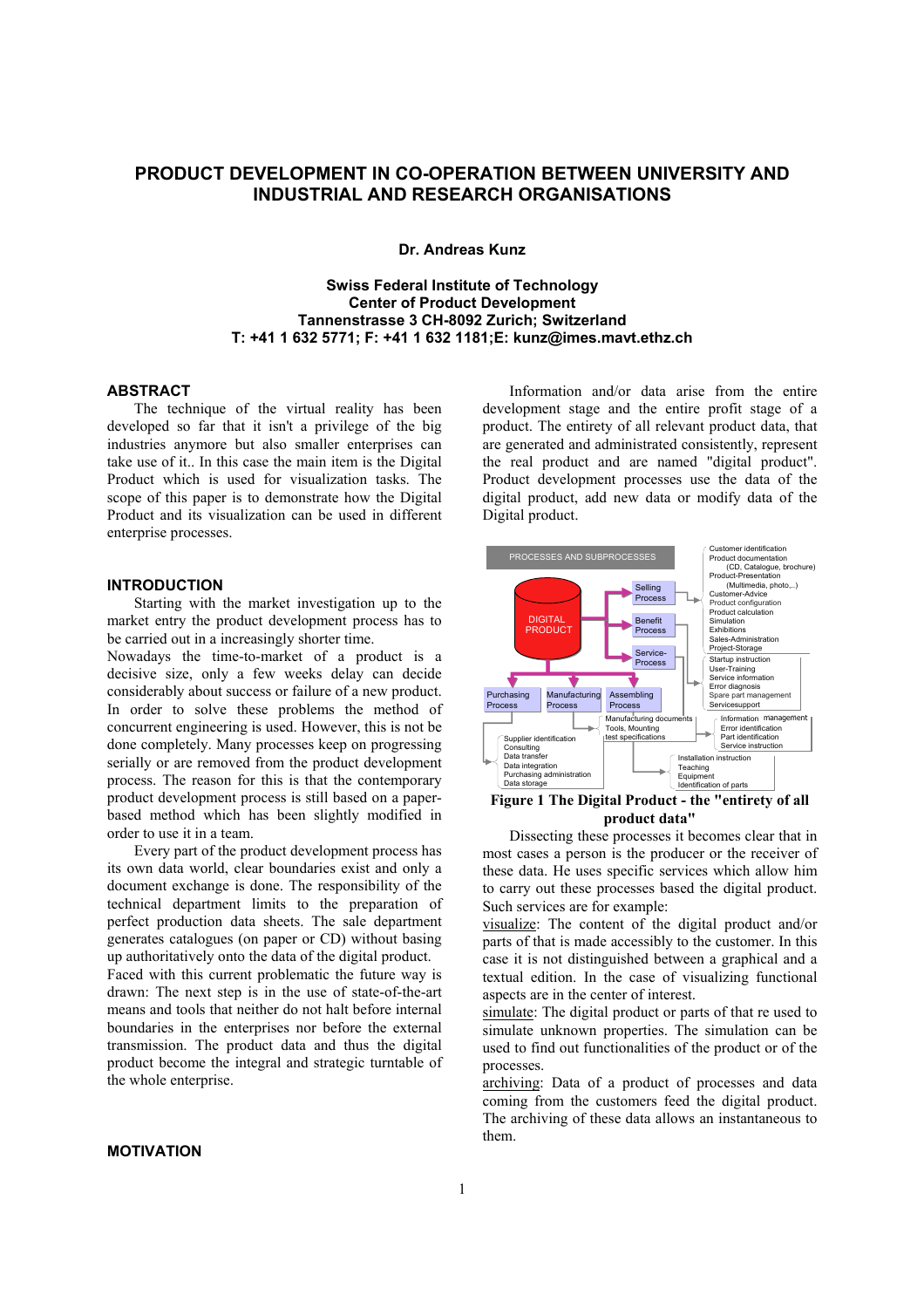documenting: The content of the digital product is used for a textual or graphical documentation of the product or the processes that use the digital product.

transferring: The content of the digital product or parts of it are accessible over a digital network in order to used by other services or processes.

presenting: Parts of the digital product are extracted, processed in textual or graphical form and represented in a comprehensible way. Optical aspects are in the center of interest.

integrating: Parts of the digital product are integrated into the databases of other digital products in order be used by foreign processes and services.



**Figure 2 Assignment of the services to the enterprise processes** 

Not all enterprise processes and subprocesses must use all services and thus refrain from the usage of specific processes.

The services guarantee the connection of the processes and sub-processes to the digital product.. In particular the services "Visualization" and "Data transfer" have a central importance.

The task of virtual reality will be to represent complex data structures to the persons in an acceptable form. Furthermore virtual reality must enable the persons to interact with the digital product in an effective and ergonomic way. In this manner all enterprise-processes will be enabled to use the data of the digital product in order to achieve the desired shortening of time-to-market.

### **CONTRIBUTIONS**

Virtual reality and with that the digital product gain more and more importance within industrial enterprises. An essential task of virtual reality will be in future to replace the physical preproduction model in the primary development phase. The physical preproduction model must be distinguished into the following functional types:

Design-Protytpe It is used for the inspection of the design draft concerning aesthetic, optical and ergonomic aspects; mechanical qualities are not of any importance; mostly a functionality is not integrated.

Geometrical Prototype: It is used to the inspection the form accuracy and the accuracy of fit. Only the geometry is in the center of interest but not the material itself.

Functional-Prototype: The functionality of components is tested with this prototype. This inquires an identical material as the one for the series production.

Technical Prototype: All functional aspects of the system are checked.

The scope of this paper is to give some examples how the digital prototype and the digital product can be used in enterprises and which efforts arise from this. A discussion is given whether the digital product is able to replace the physical prototype.

The essential task of virtual reality in the product development process is the visualization of objects and functionalities. Today geometry and design questions at new products can be completely solved already with the geometry visualization of the digital product without the need to create a design preproduction model (Fig.3). In accordance with the tasks in a product development process (Fig.1) the processes of visualization and communication can be essentially supported by this digital preproduction models.



**Figure 3 Virtual reality replaces the geometrical preproduction model** 

The advantage of a digital geometrical preproduction models for the companies is obvious: the costs for the preparation of a real preproduction models drop in the same way as its manufacturing time. Thus it is possible to achieve a higher product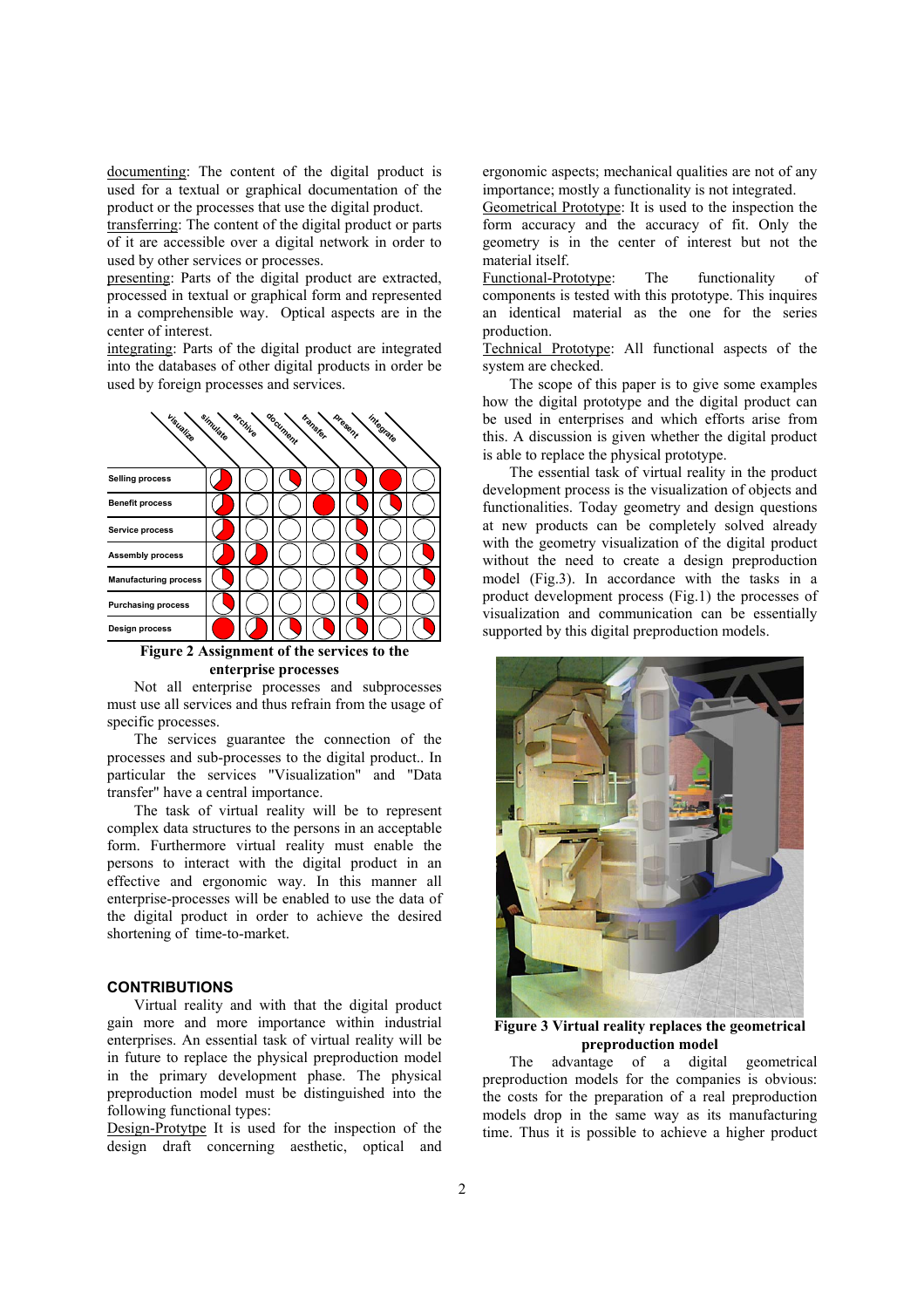quality considerably earlier and to influence the timeto-market significantly (Fig. 4).



**Figure 4 Shortening of the time-to-market with the digital preproduction model** 

The advantages of a digital preproduction models put out in particular if constructive changes must be made and visualized afterwards. Making changes in physical preproduction models is very time consuming because of the additional manufacturing time. On the other hand the digital preproduction model allows it to represent the changes tridimensionally after a very short time.

Another example of the promising usage of virtual reality in the product development process is given with the FMEA, the failure mode and effect analysis. FMEA is a means to recognize potential design and construction mistakes within an early phase of the design process. The FMEA is made in order to prevent faulty constructions from being manufactured or from being sold. Thus this method is useful to save high costs that are caused by faulty products on the market.

In cooperation with a large power tool manufacturer the existing FMEA-method was basically analyzed. One of the main advantages of this method is the systematically scrutinizing of the design. Thus it will be possible to consciously integrate participants from other fields of an enterprise. However this is also one of the most problematic points is to be seen simultaneous because of the underlying two-dimensional drawings. Only persons with practice in reading theses drawing have a contiguous illustration of the part on which the discussion is about.

Based on the data of the digital product an additional visualization of the geometry was integrated into the FMEA. This allowed to carry out the methodical analysis considerably more efficiently and thus also less expensive. Using VRML (virtual reality modeling language) as a description language of the objects guarantees a low-cost usage of these visualization possibilities on standard computer systems. The geometrical data as a component of the digital product are visualized simultaneously during the FMEA in addition to the form to be filled. All participants synchronously obtain the same visual information and thus a moderation of the session is facilitated.

A standard personal computer is used in order to realize a low-cost solution for small and medium enterprises. Since it is necessary for the realization of the FMEA to visualize simultaneously both the form and the object, two projectors are used. They are connected to the personal computer by two separate graphics channels.



**Figure 5 Product visualization within the FMEA** 

A simple navigation and visualization tool is used during the FMEA. The moderator can carry out a simple navigation, i.e. swiveling, displacement and so forth. Thus the relevant part can be investigated in detail as well as the reference to its environment. The digital product is used in order to allow the services visualization, engineering and communication.

In the case of very complex objects that have to be designed, as for example during the planning of bigger plants, it is desirable to integrate the customer into the product development process more closely. In order to realize this demand a new interaction system was developed. Some persons can use this system for a simultaneous planning of complex objects. The involvement of the customers requires an immediate use of the system without any training phase.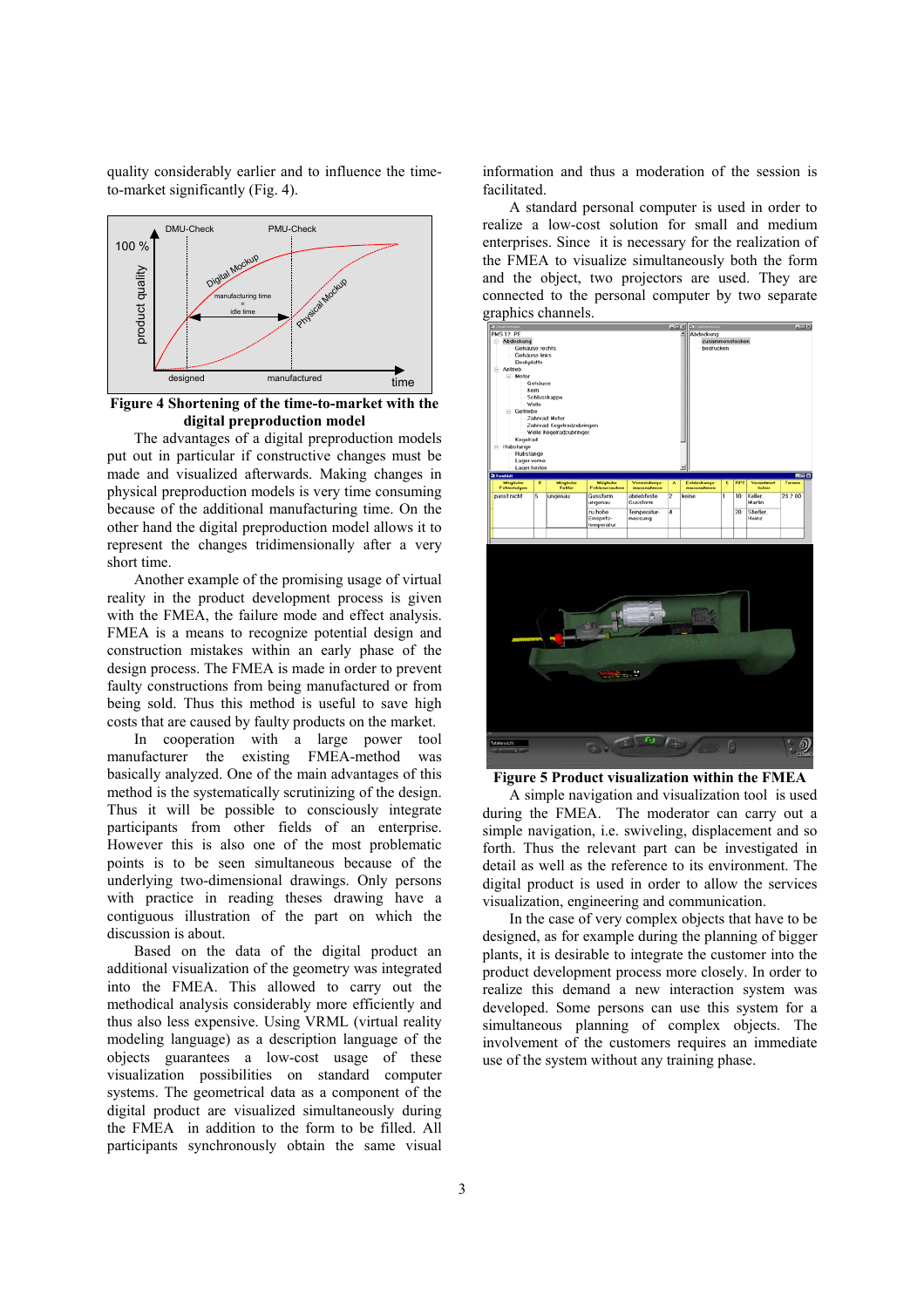



"Sit down and collaborate" - could be the motto because everybody can become operable in a few seconds without prior knowledge of this system. The positioning of machines, the navigation in the room as well as adding new elements is done by the displacement of an interaction brick. The results of the interaction are immediately visible both in the outline and in a tridimensional view. With the aid of this system and thus the digital product the team elaborates the solution of a planning problem.

A further important area of application for virtual reality is the representation of functional relations or dependences. At a very early stage of the product development process instructional materials and assembling instructions can be generated out of the digital product. These are complemented by an additional visualization as shown in figure 7.



### **Figure 7 Virtual assembly instruction**

The representation allows it to train the assembling of a product interactively. Next to the geometrical representation textual complements supply additional information. The units to be examined are not static, but they can be turned, rotated or zoomed by the user. Thus it becomes possible to examine geometrical limiting conditions and functional

properties and to learn about the product before it is manufactured.

Large products as for example plants are unsuitable for exhibitions since they usually have very high transportation and build-up costs. The only way to represent the products to the customers consists in the use of virtual reality.

In order to check whether an exhibition can be done only by the use of a digital mockup a complete asphalt factory was modeled.



**Figure 8 Modeled asphalt factory** 

The practical test of such big VR-models showed that the computer performance is not sufficient enough for a fluid visualization yet. On the other hand additional problems came up with the projection of these models during the visualization on booths . Within the bright environment of a booth the projectors must be very bright and therefore very expensive in order to realize an appealing representation of the new product.

### **CONCLUSIONS**

The examples from the above show that virtual reality together with the digital product becomes increasingly important in the industry. New low-cost technologies become will allow it to use the data of the digital product intensively in the different enterprise processes. In future the product data won't be used only for manufacturing but also for very different enterprise processes:

Increase of the product quality

The visualization of the geometry with the data of the digital product allows it to recognize potential sources of errors early and to achieve a higher quality in a shorter time.

Further efforts in this field will allow a step-bystep approximation to the digital functional preproduction model. Next to the geometry visualization this prototype has to simulate also physical qualities in order to enable an initiation of a machine on a virtual basis. Also extreme test runs at a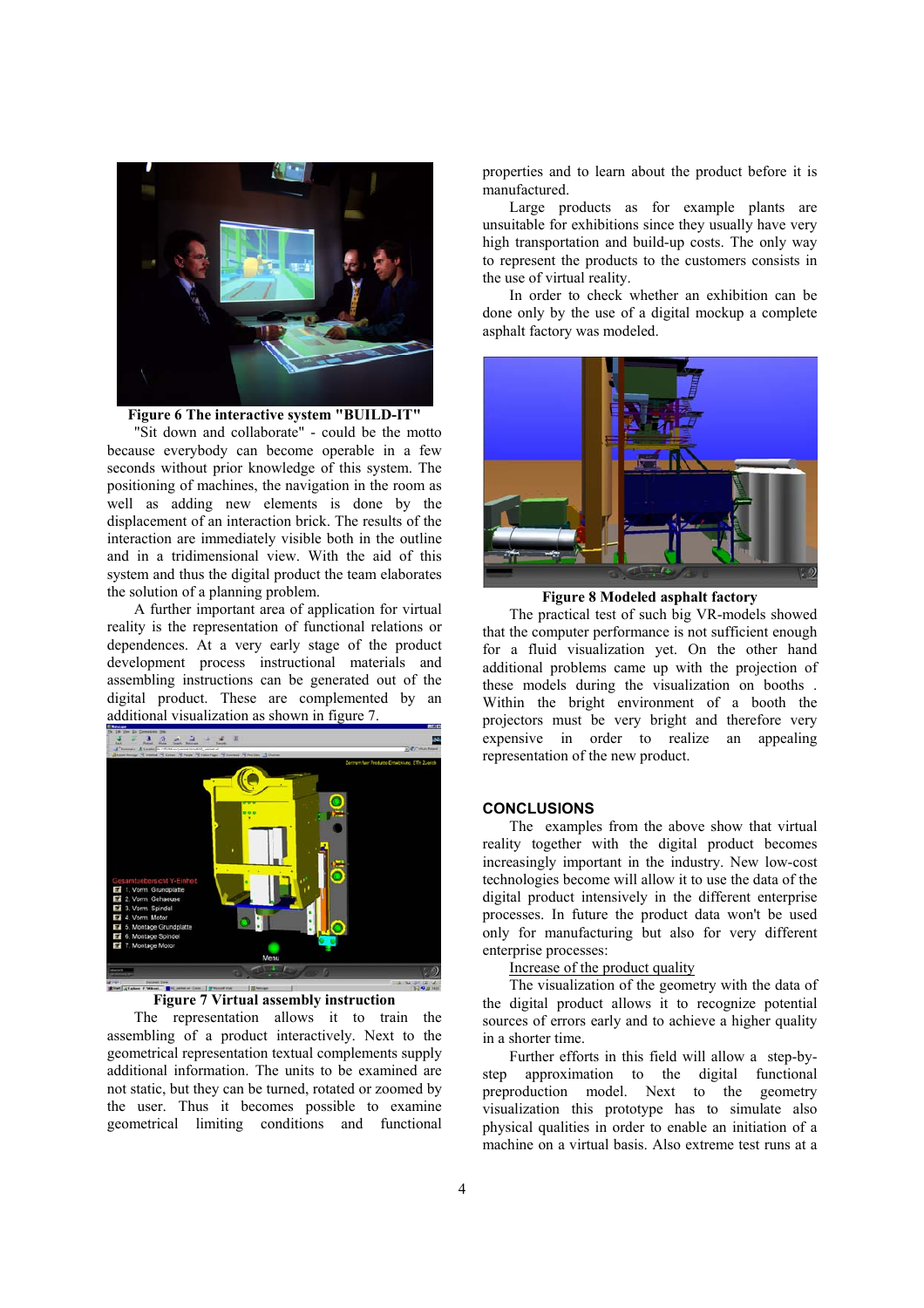machine become possible that up to now led to a destruction of the physical functional preproduction models. The digital product already includes the necessary data sets but up to now an effective linking is still missing. If this succeeds satisfactorily a machine or plant including their control and their physical behavior can be simulated. The amount of time from the idea up to the finished product can be significantly shortened.

Involving the customer during the product development process

Future products are not a branded article anymore but they are manufactured especially to the orders of the customer. This can be done best by involving the customer very early into the product development process. The customer specifies the future product without deeper knowledge into its manufacturing. He participates in the generation of the digital product; "his" product can be visualized early and possible changes can be done without additional costs. Improvement of the internal communication

If the common data set of the digital product is consistently used it is guaranteed that the data keep upto-date. Already existing visualization also can be used in the manufacturing process.

#### Employee and customer education

The techniques of virtual reality will allow it to explore the products interactively, to inspect them and to gain first experiences before the first specimens of this product go into production. Thus it will be possible to train persons for complex products already very early. Before a new product comes onto the market experienced personnel are available (Fig. 7). Also the customer can gain experience with his future product so that he is operationally immediately after the delivery of the product.



**Figure 9 Education with the virtual model**  Marketing

Exhibitions and product presentations are one of the most expensive parts within the life-cycle of a product. The companies are endeavored to represent an comprehensive product range to the customer on big booths and in extensive product catalogs. Printing costs, postal charges, exhibition costs and haulage are very high. If only a small part of the product presentation could be done with the use of virtual reality there will be the possibility to save a large amount of money. In addition it will be possible to present in the same booth size a considerably larger product palette.

Since the represented geometries originate from the digital product these can be made available to the customers. This will allow to generate a brochure that fits especially onto the questions of the prospective customer.

#### Service

Especially in the case of custom-built products an individual service is necessary. The digital product and its visualization will help to prepare service tasks in order to carry out a maximally effective maintenance on the customers products.

Further interesting fields of application will result through the consistent use of the digital product and its representation with virtual reality.

#### **FUTURE WORK**

Future work will handle the use of the virtual reality in medium and small enterprises.

This will be an optimization of the data access of the digital product by the means of virtual reality, for example a simplified generation of the virtual illustrations from the existing CAD-drawings. In addition new areas of application are supposed to be opened for the visualization, for example in the product configuration or in the preparation of virtual assembly or operating instructions.

## **REFERENCES**

- [1] F. Dai, P. Reindl; *"Enabling digital mock-up with virtual reality techniques*"; ASME Design Technical Conference and Computers in Engineering Conference; August 1996, Irvine, CA, USA
- [2] M. Meier; "*ETH-Know-how für den Werkzeugmaschinebau*"; Technische Rundschau Nr.20, 1998
- [3] C. Lämmle, Y.M. Wright; *..Virtual Reality*"; ETH-internal research project; 1998
- [4] O. Niedermann; "Nutzenanalyse des *Einsatzes der Virtual Reality Technologie in der Failure Mode and Effect Analysis*"; ETHinternal research project; 1999
- [5] S. Frei; "*Erstellung eines FMEA-Software-Prototypen mit integrierter Visualisierung*